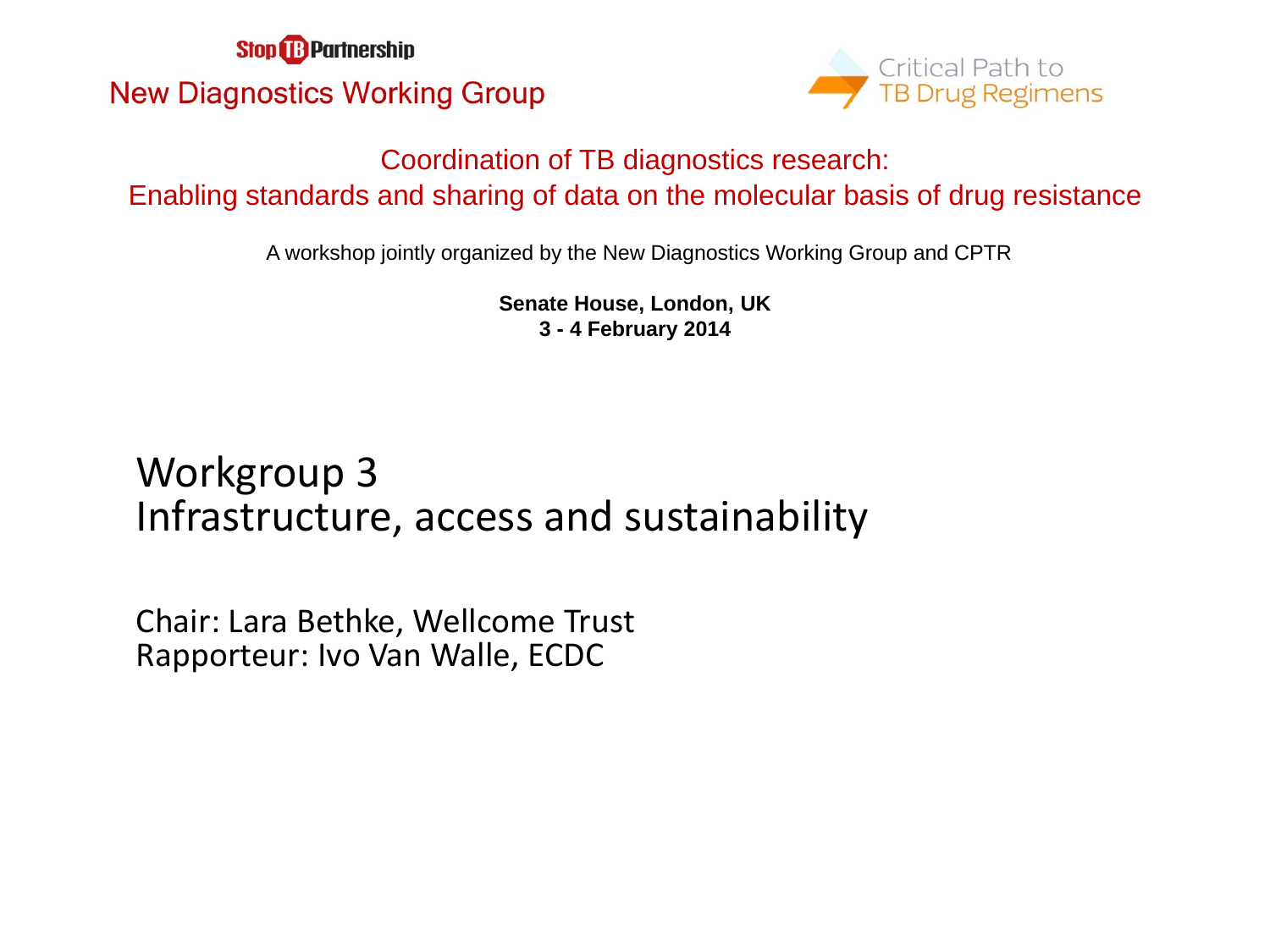## **Objectives**

- Determine compatibility of existing databases and consider possible solutions for a datashare /
- Consider existing infrastructure that could be mirrored in other systems
- Clarify private/public data needs and governance (decisions regarding linkage to resistance and regulatory collaboration)
- Clarify the policy regarding intended access to the data and the difference between open and public access
- Identify challenges and define process for curation, maintenance and sustainability
- Address funding needs
- Discuss potential and possibility for expanding into a bio-repository or specimen bank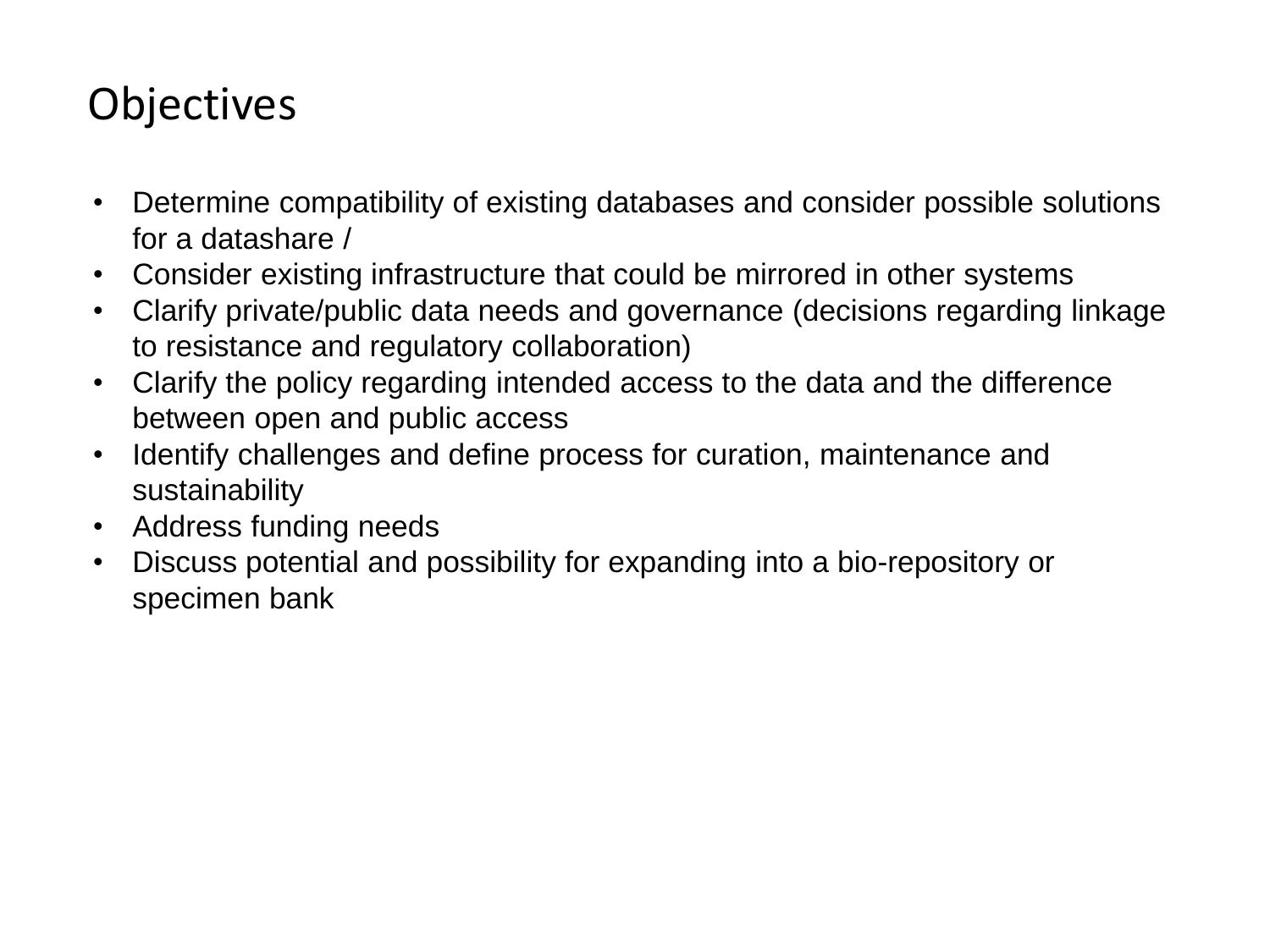# Workgroup 3 – Infrastructure, access and sustainability

- Centralised vs decentralised databases
	- More or less 5/12 of the current questions can be answered with the current dbs, so would not need a centralised storage.
	- Should have a front end for existing dbs, plus own storage for TB specific data.
- Laboratory vs clinical data
	- Must have
		- Define mutations that influence drug resistance, requiring both geno- and phenotype data for the same sample.
		- Clinical outcome data.
	- Nice to have
- Storage vs analysis
	- Design extensibility from the start, e.g. future drugs.
	- Data representativity required?
- Quality assurance and curation
	- Prevent low quality data from getting in: possibly through certification scheme for data providers.
	- Promote self curation.
	- Automated curation: scores for data quality, lower scores only accepted after manual curation.
	- Sequencing is easiest, phenotyping but more difficult, clinical data and especial long term follow up most difficult.